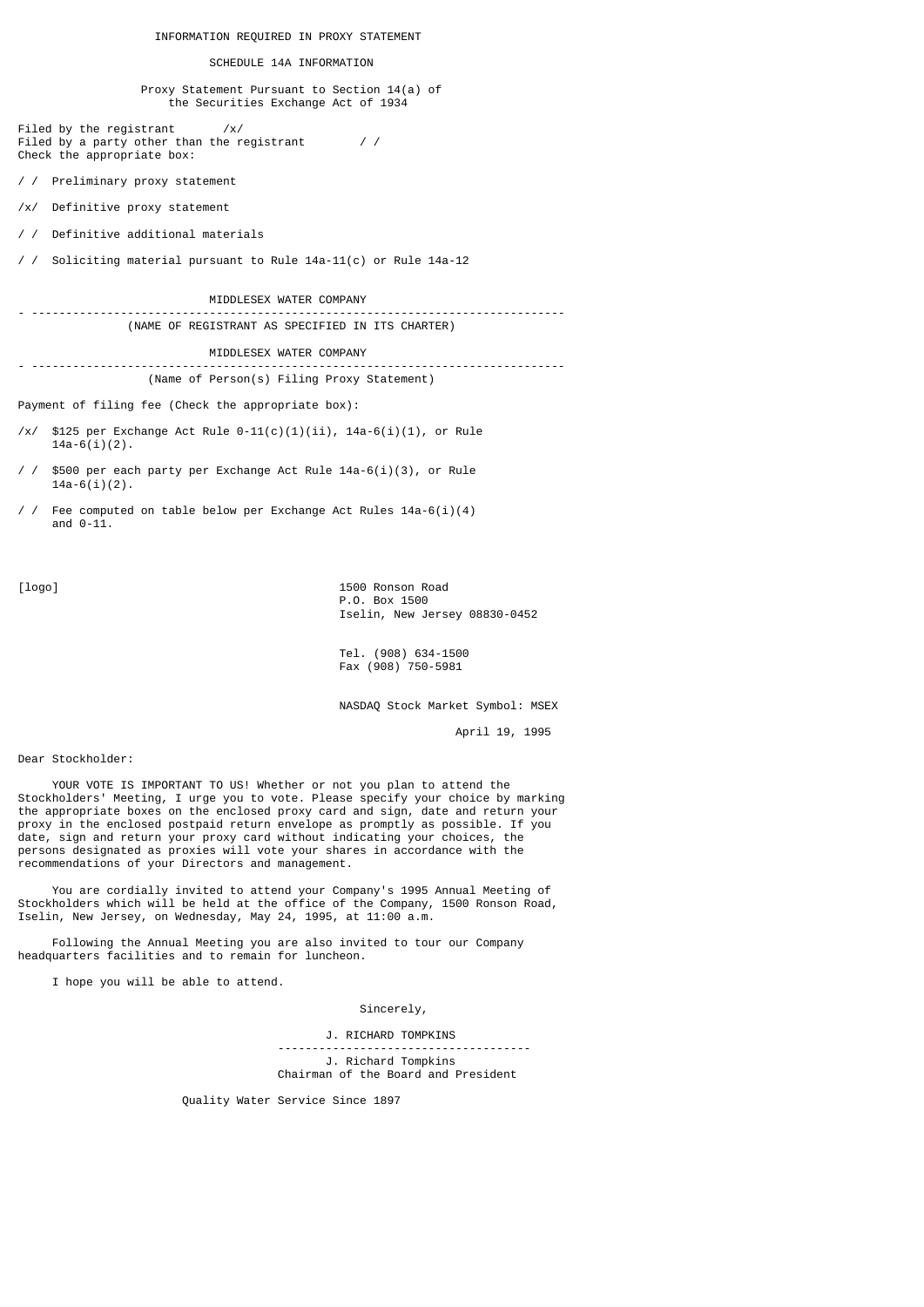[LOGO] 1500 Ronson Road P.O. Box 1500 Iselin, New Jersey 08830-0452

> Tel. (908) 634-1500 Fax (908) 750-5981

NASDAQ Stock Market Symbol: MSEX

------------------------

NOTICE OF ANNUAL MEETING OF STOCKHOLDERS

MAY 24, 1995

------------------------

To the Stockholders of MIDDLESEX WATER COMPANY

 NOTICE IS HEREBY GIVEN that the Annual Meeting of Stockholders of MIDDLESEX WATER COMPANY will be held at the office of the Company, 1500 Ronson Road, Iselin, New Jersey, on Wednesday, May 24, 1995, at 11:00 a.m., for the following purposes:

- 1. To elect three members of Class II of the Board of Directors to hold office until the Annual Meeting of Stockholders in 1998, and in each case until their respective successors are elected and qualify.
- 2. To consider and act upon the approval of the appointment of Deloitte & Touche LLP as independent auditors for the year 1995.
- 3. To transact such other business as may properly come before the meeting and any adjournment thereof.

 Only holders of record of common stock at the close of business on April 17, 1995, will be entitled to notice of and to vote at the meeting.

 The Company's Annual Report for the year ended December 31, 1994, has already been mailed to stockholders.

 If you are unable to be present at the meeting but desire to have your shares voted, please execute the enclosed proxy and return it in the accompanying envelope, to which no postage need be affixed if mailed in the United States.

By Order of the Board of Directors,

 MARION F. REYNOLDS Secretary

April 19, 1995

### IMPORTANT

 To assure your representation at the meeting, please mail the enclosed proxy promptly.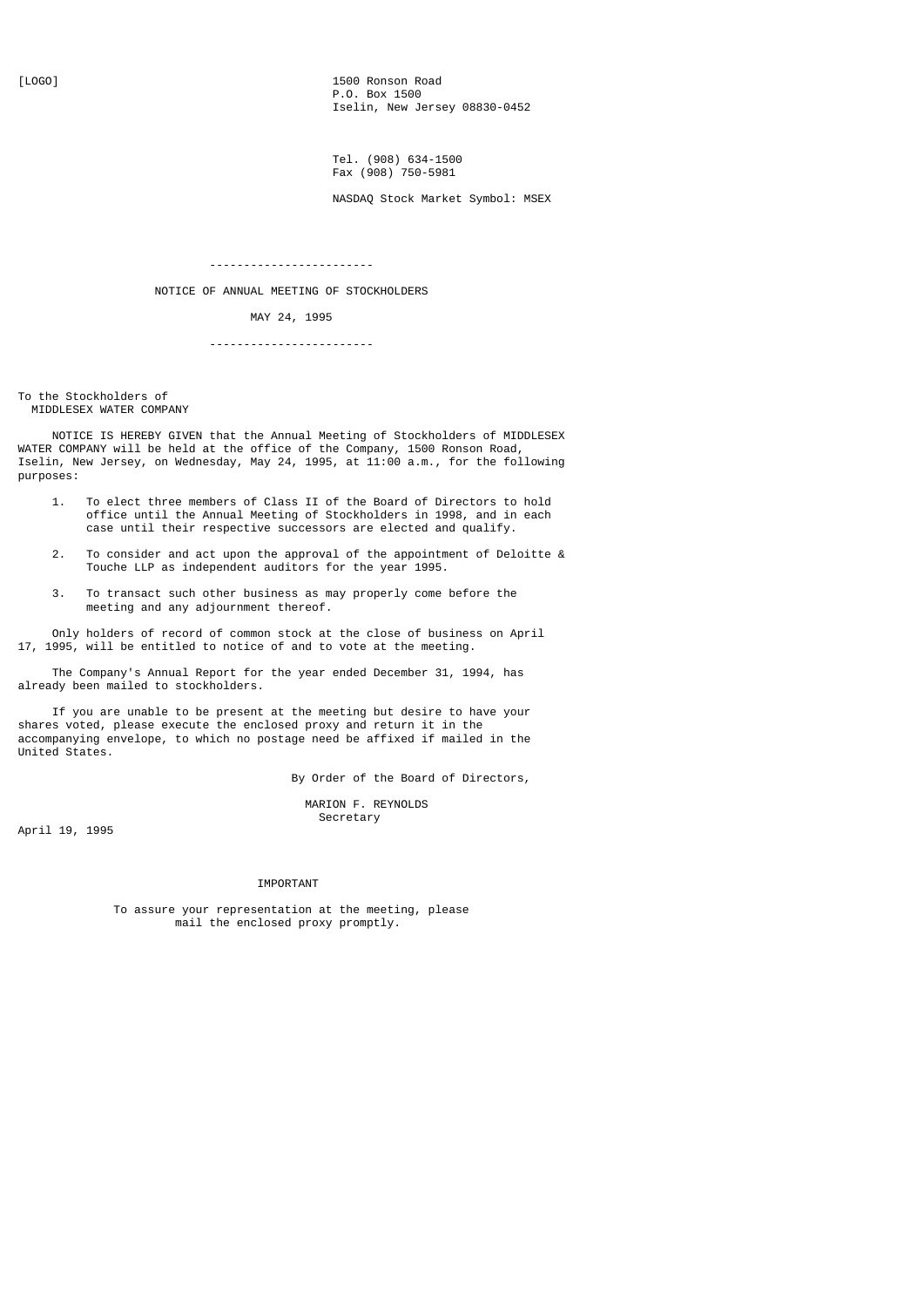[LOGO] 1500 Ronson Road P.O. Box 1500 Iselin, New Jersey 08830-0452

 $T$ el. (908) 634-1500 Fax (908) 750-5981

NASDAQ Stock Market Symbol: MSEX

# ---------------------

### PROXY STATEMENT

### ---------------------

 Notice of the Annual Meeting of Stockholders of Middlesex Water Company to be held on May 24, 1995, is attached. You are cordially invited to attend the meeting. If you are unable to attend, you are requested to sign and complete the enclosed proxy and return it in the accompanying envelope.

# SOLICITATION AND REVOCATION OF PROXIES

 The enclosed proxy is solicited by and on behalf of the Board of Directors of the Company. The cost of soliciting proxies will be borne by the Company. In addition to solicitation by mail, the Company may make arrangements with brokerage houses and other custodians, nominees, and fiduciaries to send proxies and proxy material to their principals and will reimburse them for their expenses in so doing. The solicitations will be initially by mail, and it may later be decided to make further solicitations by mail, telephone, telegraph, or personal calls by Directors, Officers, and employees of the Company. This proxy statement and the accompanying proxy are first being sent to stockholders on or about April 19, 1995.

 The giving of a proxy does not preclude the right to vote in person should the Stockholder giving the proxy so desire, and a proxy may be revoked by giving notice to the Secretary of the Company in writing at any time prior to the commencement of the meeting or in open meeting prior to the taking of the vote to which such revocation relates.

#### SHARES ENTITLED TO VOTE

 As of March 10, 1995, there were outstanding 4,045,582, shares of Common Stock which is the only class of capital stock entitled to vote at the Annual Meeting. Each holder of Common Stock is entitled to one vote for each share held. As stated in the Notice of Meeting, holders of record of Common Stock at the close of business on April 17, 1995, will be entitled to vote at the meeting or any adjournment thereof.

#### GENERAL INFORMATION

 Management of the Company is under the general direction of a Board of Directors elected by the stockholders. The Board of Directors holds regular monthly meetings and meets on other occasions when required in special circumstances. The Board of Directors held twelve meetings and the Board Committees held six meetings during the year 1994. Each incumbent Director attended more than 92% of the total number of meetings of the Board and Committees on which each served. Attendance at Board and Committee meetings by Directors as a group averaged 97% in 1994.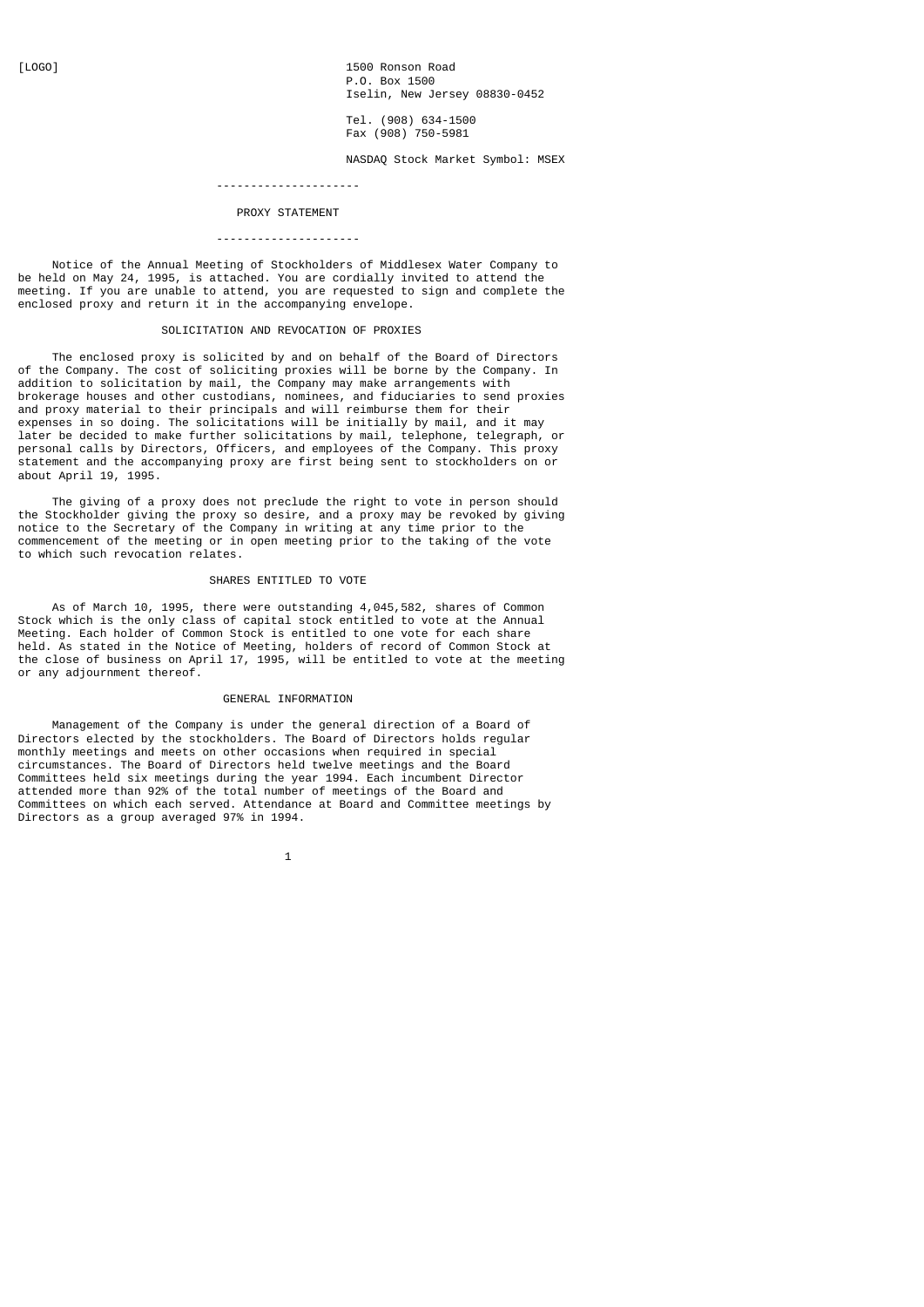The Board of Directors has an Audit Committee which reviews the scope of the audit and receives and reviews the auditors' annual report. The Committee held two meetings during the year 1994.

 The Board of Directors has an Executive Development and Compensation Committee which reviews and makes recommendations to the Board of Directors as to the salaries and benefits of the Executive Officers of the Company and administers the 1989 Restricted Stock Plan. The Committee held three meetings during the year 1994.

 The Board of Directors appoints an ad hoc Nominating Committee from time to time as needed. Such a Committee was not appointed in 1994. The Company does not currently have a Nominating Committee. Qualified nominations for directors recommended by stockholders will be considered by a Nominating Committee when appointed. Recommendations should be sent to Middlesex Water Company, Office of the Secretary, 1500 Ronson Road, P.O. Box 1500, Iselin, New Jersey 08830-0452. Any nominations for director should be received by the Secretary on or before December 21, 1995.

 The Board of Directors appoints an ad hoc Pricing Committee from time to time as needed. In January 1994 such a Committee was appointed to approve the terms of the sale of First Mortgage Bonds. The Committee met once in 1994. The Company does not currently have a Pricing Committee.

PROPOSAL 1

## ELECTION OF DIRECTORS

 At the Annual Meeting of Stockholders three members of Class II of the Board of Directors are to be elected to hold office until the Annual Meeting of Stockholders in 1998, and in each case until their respective successors are elected and qualify. The present terms of the three Directors included in Class II of the Board of Directors expire at the 1995 Annual Meeting.

 The nominees listed were selected by the Board of Directors of the Company. Proxies in the accompanying form will be voted for these nominees, unless authority to vote for one or more of them shall have been withheld by so marking the enclosed proxy.

 If at the time of the meeting any of the nominees listed should be unable to serve, which is not anticipated, it is the intention of the persons designated as proxies to vote, in their discretion, for other nominees, unless the number of Directors constituting a full Board is reduced.

 There is shown as to each nominee, and as to each Director whose term of office will continue after the 1995 Annual Meeting, age as of the date of the Annual Meeting, the period of service as a Director of the Company, and business experience during the last five years.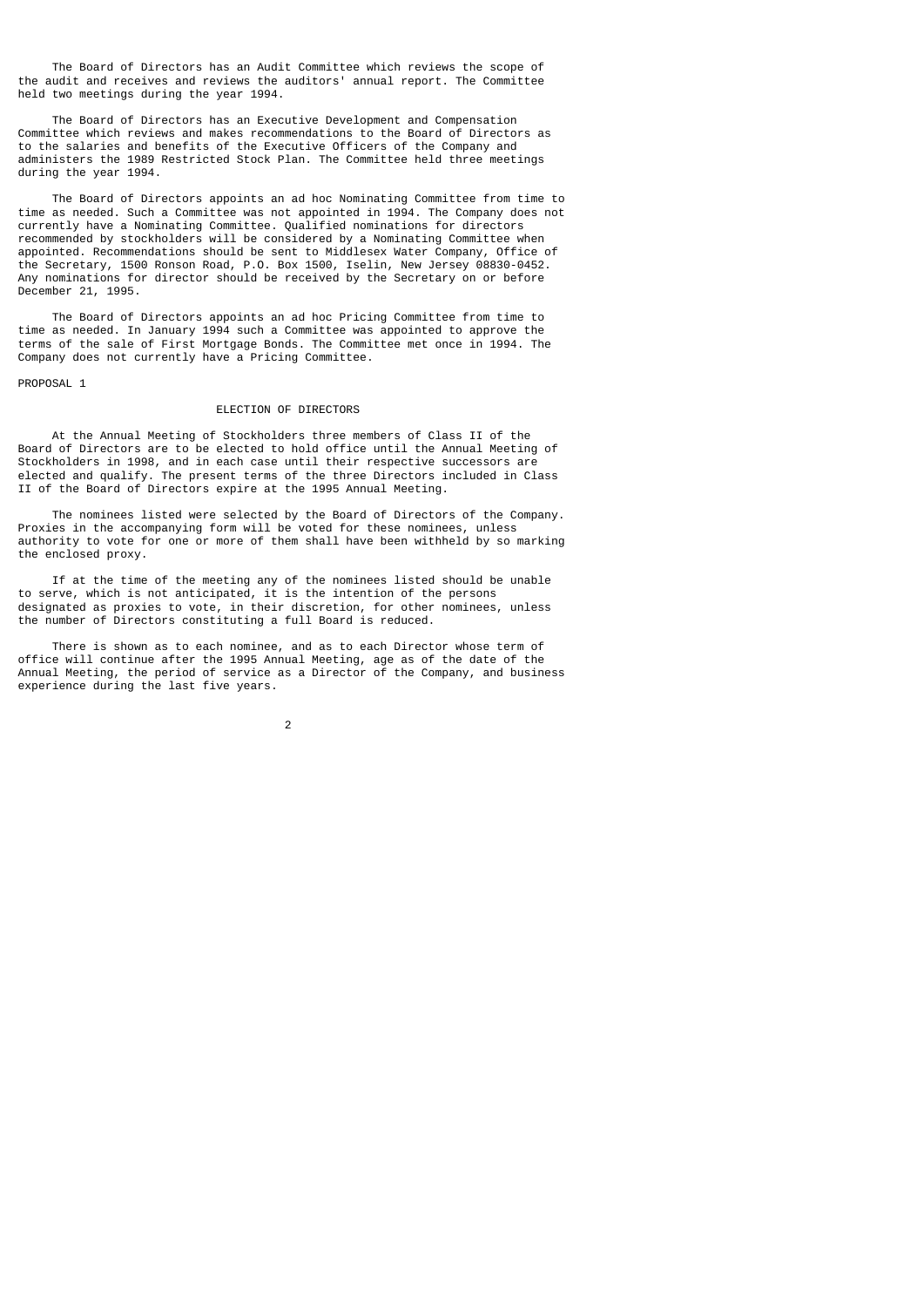| Name, Period Served as<br>Director of Company    | Age<br>$- - -$ | Expiration<br>Date of<br>New Term | Business Experience<br>During Past Five Years<br>and Other Affiliations                                                                                                                                                                                                                                                                                                                     |
|--------------------------------------------------|----------------|-----------------------------------|---------------------------------------------------------------------------------------------------------------------------------------------------------------------------------------------------------------------------------------------------------------------------------------------------------------------------------------------------------------------------------------------|
| Stephen H. Mundy<br>Director since 1977          | 61             | 1998                              | Vice President, A. Stanley Mundy, Inc.,<br>Public Utility Contractor, Virginia Beach,<br>Virginia.                                                                                                                                                                                                                                                                                          |
|                                                  |                |                                   | Member of Executive Development and<br>Compensation Committee.                                                                                                                                                                                                                                                                                                                              |
| Richard A. Russo<br>Director since December 1994 | 49             | 1998                              | Vice President-Operations of the Company<br>since 1989. Director and President of<br>Tidewater Utilities, Inc., (TUI); Pinelands<br>Water Company; Pinelands Sewer Company, Director<br>and Executive Vice President of Utility Service<br>Affiliates, Inc., subsidiaries of the Company, and<br>Director and President of White Marsh Environmental<br>Systems, Inc., a subsidiary of TUI. |
| Carolina M. Schneider<br>Director since 1982     | 76             | 1998                              | Retired. Formerly Secretary-Treasurer of the Company.<br>Member of Executive Development and Compensation<br>Committee (1994)                                                                                                                                                                                                                                                               |
|                                                  |                |                                   | Member of Audit Committee (1995)                                                                                                                                                                                                                                                                                                                                                            |

 Directors Whose Terms Continue Beyond The 1995 Annual Meeting and Are Not Subject to Reelection This Year

| Name, Period Served as<br>Director of Company<br>------------- | Age | Expiration<br>Date of<br>Term<br>and Class | Business Experience<br>During Past Five Years<br>and Other Affiliations                                                                                                                                                                                                                                                           |
|----------------------------------------------------------------|-----|--------------------------------------------|-----------------------------------------------------------------------------------------------------------------------------------------------------------------------------------------------------------------------------------------------------------------------------------------------------------------------------------|
| Ernest C. Gere<br>Director since 1988                          | 62  | 1997<br>Class I                            | Senior Vice President and Chief Financial Officer<br>of the Company since 1992 and prior to<br>that date was Senior Vice President and<br>Controller since 1986. Director of Tidewater<br>Utilities, Inc.; Director and Vice President of<br>Pinelands Water Company and Pinelands Sewer<br>Company, subsidiaries of the Company. |
| Philip H. Reardon<br>Director since 1991                       | 58  | 1997<br>Class I                            | President and Chief Executive Officer, Essex<br>County Gas Company, Amesbury, Massachusetts,<br>since 1992 and prior to that date was President<br>and Chief Executive Officer of New Jersey<br>Natural Gas Company, Wall, New Jersey, since<br>1987. Director of Essex County Gas Company and<br>New England Gas Association.    |
|                                                                |     |                                            | Member of Audit and Pricing Committees.                                                                                                                                                                                                                                                                                           |

 $\sim$  3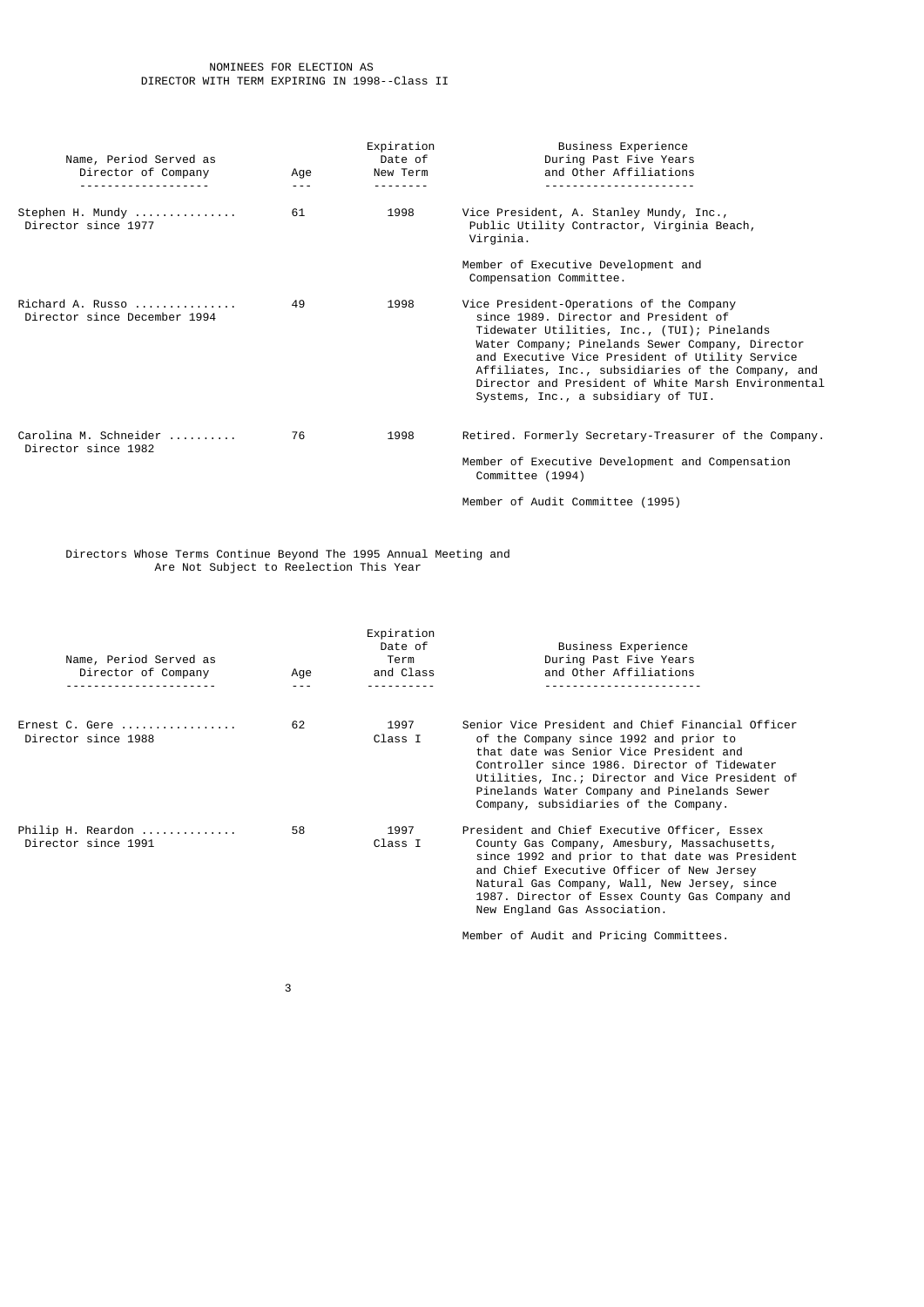| Name, Period Served as<br>Director of Company<br><u>.</u>        | Age<br>$- - -$ | Expiration<br>Date of<br>Term<br>and Class | Business Experience<br>During Past Five Years<br>and Other Affiliations                                                                                                                                                                                                                                                                                                                                                                                                                                                    |
|------------------------------------------------------------------|----------------|--------------------------------------------|----------------------------------------------------------------------------------------------------------------------------------------------------------------------------------------------------------------------------------------------------------------------------------------------------------------------------------------------------------------------------------------------------------------------------------------------------------------------------------------------------------------------------|
| William E. Scott $\ldots, \ldots, \ldots$<br>Director since 1978 | 75             | 1996<br>Class III                          | Retired. Formerly Senior Executive Vice President,<br>Public Service Electric and Gas Company, Newark,<br>New Jersey. Director of Premier Benefit Management, Inc.,<br>and Trustee of Delta Dental Plan of New Jersey, Inc.                                                                                                                                                                                                                                                                                                |
|                                                                  |                |                                            | Chairman of Executive Development and Compensation<br>Committee.                                                                                                                                                                                                                                                                                                                                                                                                                                                           |
| Jeffries Shein<br>Director since 1990                            | 54             | 1996<br>Class III                          | Partner, Jacobson, Goldfarb & Tanzman, Industrial<br>and Commercial Brokerage Firm, Woodbridge, New Jersey.<br>Director of First Savings Bank/SLA Perth Amboy, New Jersey.                                                                                                                                                                                                                                                                                                                                                 |
|                                                                  |                |                                            | Member of Executive Development and Compensation Committee.                                                                                                                                                                                                                                                                                                                                                                                                                                                                |
| J. Richard Tompkins<br>Director since 1981                       | 56             | 1996<br>Class III                          | Chairman of the Board and President of the Company. Past President<br>of National Association of Water Companies and Director of New<br>Jersey Utilities Association. Director and Chairman of Tidewater<br>Utilities, Inc., (TUI); Pinelands Water Company; Pineland<br>Sewer Company; Director and President of Utility Service<br>Affiliates, Inc., subsidiaries of the Company, and Director<br>of White Marsh Environmental Systems, Inc., a subsidiary of<br>TUI, and Director of Raritan Bay Healthcare Foundation. |
| Joseph S. Yewaisis<br>Director since 1989                        | 55             | 1997<br>Class I                            | Chairman of the Board and President, First Savings Bank/SLA,<br>Perth Amboy, New Jersey. Director of First Savings Bank/SLA,<br>Americas' Community Bankers, Financial Institutions Retirement<br>Fund and Raritan Bay Healthcare Foundation.                                                                                                                                                                                                                                                                              |
|                                                                  |                |                                            | Chairman of Audit Committee and Member of Pricing Committee.                                                                                                                                                                                                                                                                                                                                                                                                                                                               |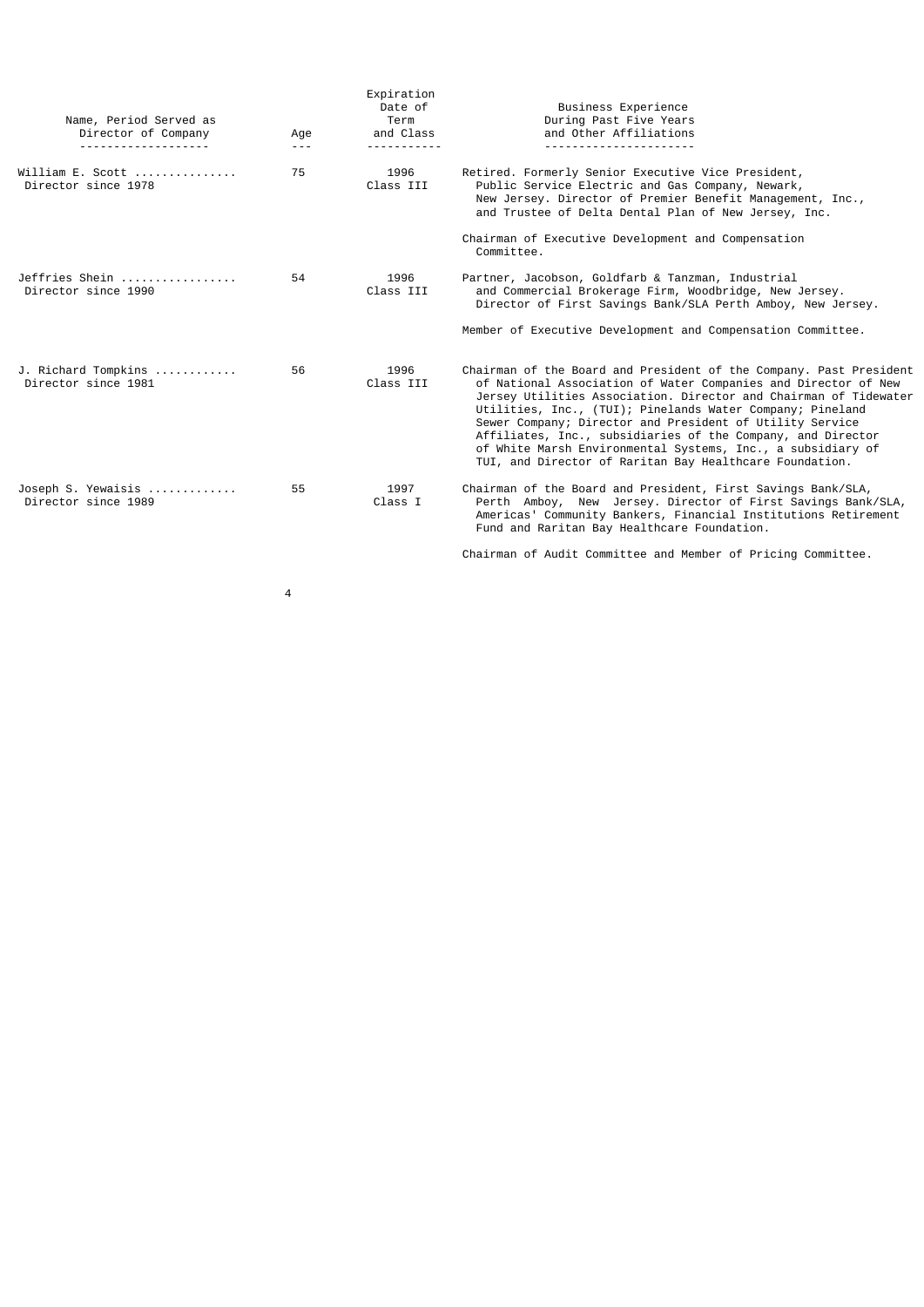#### SECURITY OWNERSHIP OF DIRECTORS, MANAGEMENT AND CERTAIN BENEFICIAL OWNERS

 The following table sets forth, as of March 10, 1995, beneficial ownership of Middlesex Water Company Common Stock by the Directors, Executive Officers named in the table appearing under Executive Compensation and all Directors and Executive Officers as a group. Jeffries Shein owned 1.22% of the shares outstanding on March 10, 1995. All other individual Directors and Executive Officers owned less than 1% of the shares outstanding on March 10, 1995.

|                                                          | Amount and Nature<br>of Beneficial |
|----------------------------------------------------------|------------------------------------|
| Name                                                     | Ownership                          |
|                                                          |                                    |
|                                                          | 6,443                              |
|                                                          | 7,387                              |
|                                                          | 4,820                              |
|                                                          | 30, 141                            |
|                                                          | 3,353                              |
|                                                          | 6,492                              |
| Carolina M. Schneider                                    | 7,529                              |
|                                                          | 4,820                              |
|                                                          | 49,436                             |
|                                                          | 14,170                             |
|                                                          | 1,454                              |
| All Directors and Executive Officers as a group $(13)$ . | 148, 299 ***                       |

- ---------

\* Disclaims beneficial ownership of 4,700 additional shares.

\*\* Disclaims beneficial ownership of 1,467 additional shares.

\*\*\* 3.67% of the shares outstanding on March 10, 1995.

 The following table sets forth information made known to the Company as of December 31, 1994, of any person or group to be the beneficial owner of more than five percent of the Company's Common Stock:

|                                           | Number of Shares   |          |
|-------------------------------------------|--------------------|----------|
|                                           | Beneficially Owned |          |
|                                           | and Nature         |          |
|                                           | of Beneficial      | Percent  |
| Name and Address                          | Ownership (1)      | of Class |
|                                           |                    |          |
| Verona Construction Company<br>Suite 1705 | 292,800            | 7.26     |
| $1201$ Morkot Ctroot                      |                    |          |

 1201 Market Street Wilmington, Delaware 19801

- ---------------

(1) Beneficial owner has sole power to vote and dispose of shares.

the contract of the contract of the contract of the contract of the contract of the contract of the contract o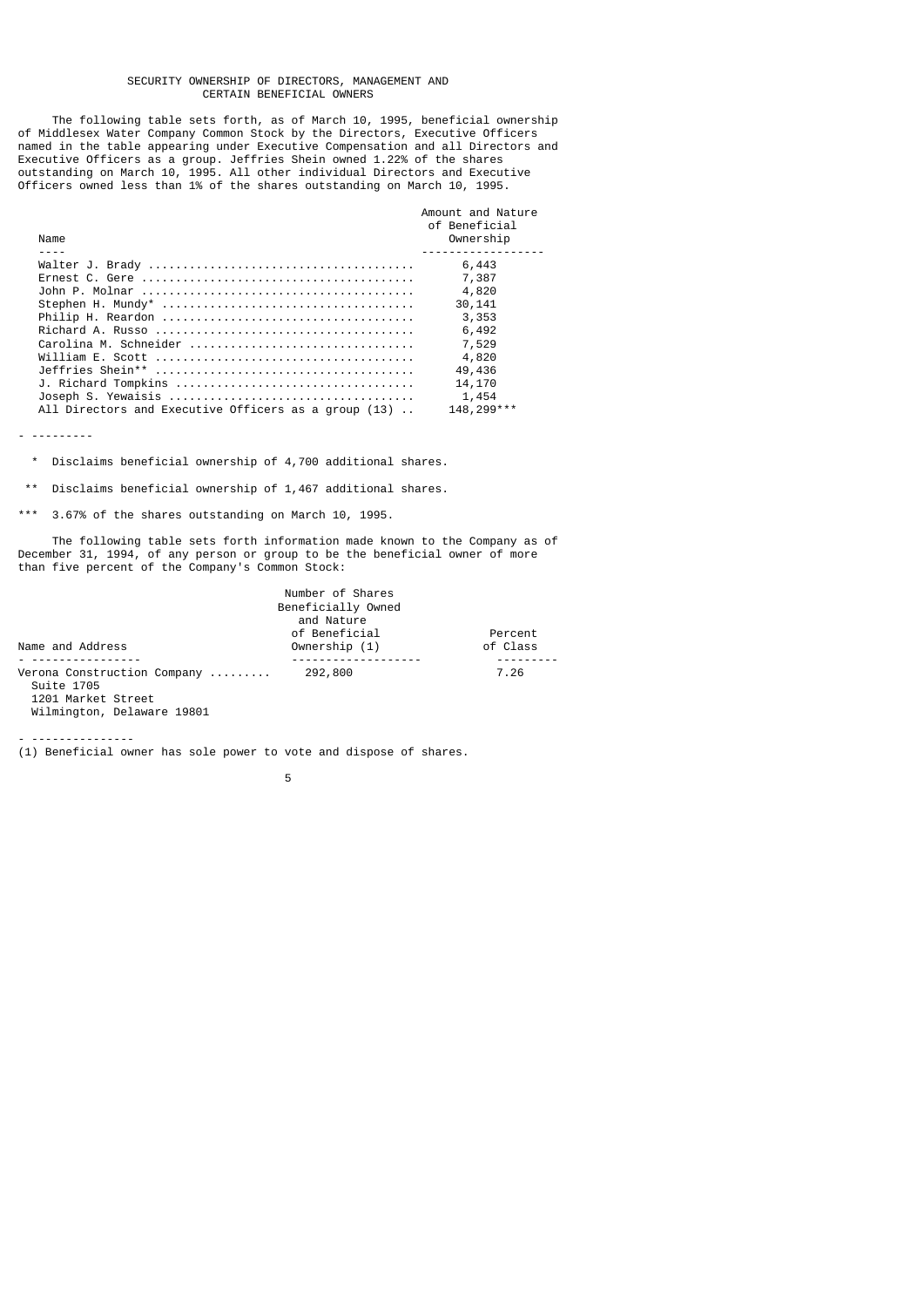# EXECUTIVE COMPENSATION

 There is shown below information concerning the annual and long-term compensation for services in all capacities to the Company for the years 1994, 1993 and 1992 of those officers whose total annual salary amounted to \$100,000 or more.

# SUMMARY COMPENSATION TABLE

| Name and<br>Principal Position | Year      | Salary    | Other Annual<br>Compenstation(1) | Restricted<br>Stock<br>Award(2) | All<br>Other Annual<br>Compenstation(3) |
|--------------------------------|-----------|-----------|----------------------------------|---------------------------------|-----------------------------------------|
|                                | $- - - -$ |           |                                  |                                 |                                         |
| J. Richard Tompkins            | 1994      | \$208,350 | \$7,491                          | \$22,855                        | \$7,280                                 |
| Chairman of the Board          | 1993      | 190,150   | 6,771                            | 18,075                          | 6,720                                   |
| and President                  | 1992      | 175,787   | 5,464                            | 33, 375                         | 6,141                                   |
| Ernest C. Gere                 | 1994      | 128,323   | 7,073                            | 13,060                          | 4,480                                   |
| Senior Vice President &        | 1993      | 119,350   | 6,042                            | 9,038                           | 4,235                                   |
| Chief Financial Officer        | 1992      | 115,325   | 6,113                            | 7,265                           | 4,025                                   |
| Richard A. Russo               | 1994      | 121,504   | 3,236                            | 13,060                          | 4,249                                   |
| Vice President-Operations      | 1993      | 110,350   | 2,676                            | 12,653                          | 3,850                                   |
|                                | 1992      | 97,131    | 2,362                            | 13,350                          | 3,317                                   |
| Walter J. Brady                | 1994      | 107,450   | 2,881                            | 9,795                           | 3,745                                   |
| Vice President-Administration  | 1993      | 101,350   | 2,828                            | 9,038                           | 3,535                                   |
|                                | 1992      | 97,557    | 2,775                            | 7,265                           | 3,325                                   |

- --------------

(1) Includes Auto Allowance and Group Life Insurance for all officers and Directors Fees for Messrs. Tompkins, Gere and Russo.

- (2) The number and value of Restricted Stock held in escrow as of December 31, 1994 were as follows: Mr. Tompkins--9,000/\$131,980; Mr. Gere--4,100/\$59,413, Mr. Russo--4,500/\$66,688; and Mr. Brady--3,900/\$56,148. Generally, the restrictions lapse on these awards five years from the date of grant. The restrictions also lapse in the event of a change in control of the Company. All dividends on these shares are paid to the awardees.
- (3) Employer contribution to the Company's Savings and Investment Plan.

# COMPENSATION OF DIRECTORS

 A Director who is not an officer of the Company or its subsidiaries is paid an annual retainer of \$5,400 and a fee of \$500 for attendance at Board of Directors (Board) meetings, a fee of \$250 for attendance at special meetings of the Board, and a fee of \$150 for attendance at special Board Committee meetings by means of communications facilities and a fee of \$300 for each committee meeting attended. Committee chairmen receive an additional \$200 for each committee meeting chaired. Directors who are officers of the Company are paid a fee of \$250 for each meeting of the Board attended.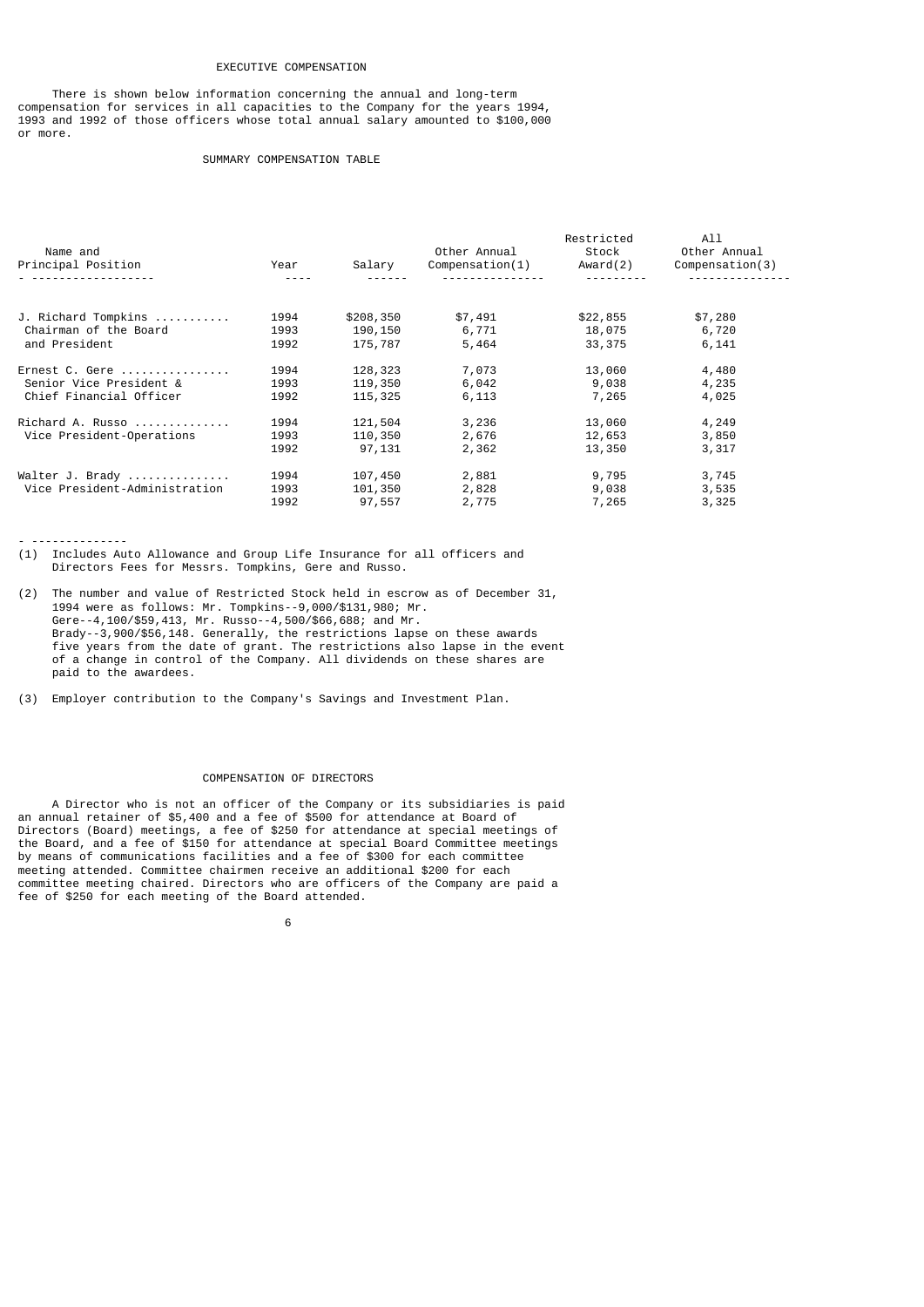# COMPENSATION COMMITTEE INTERLOCKS AND INSIDER PARTICIPATION

 During 1994, the members of the Executive Development and Compensation Committee were William E. Scott, Stephen H. Mundy, Carolina M. Schneider and Jeffries Shein. During 1994, no member of the Executive Development and Compensation Committee was an officer or employee of the Company or its subsidiary. Ms. Carolina M. Schneider is a former officer of the Company. Stephen H. Mundy has a financial interest in a construction company that was awarded a contract by the Company in the amount of \$0.6 million in 1994.

# COMPENSATION PURSUANT TO PENSION PLANS\*

Annual Benefit based on Compensation and Years of Service

| Average<br>Annual  |        |          | Years of Service |          |          |          |
|--------------------|--------|----------|------------------|----------|----------|----------|
| Compensation       | 15     | 20       | 25               | 30       | 35       | 45       |
| <u>.</u>           |        |          |                  |          |          |          |
| $$80,000$ \$20,402 |        | \$27,202 | \$34,003         | \$40,803 | \$47,604 | \$57.604 |
| 90,000  23,252     |        | 31,002   | 38,753           | 46,503   | 54, 254  | 65,504   |
| $100,000$ 26,102   |        | 34,802   | 43,503           | 52,203   | 60,904   | 73,404   |
| 125,000            | 33,227 | 44,302   | 55,378           | 66,453   | 77,529   | 93,154   |
| 150,000            | 40,352 | 53,802   | 67,253           | 80,703   | 94,154   | 112,904  |

- -----------

\* Annual Compensation Capped at \$150,000.

 All employees who receive pay for 1,000 hours during the year are included in the Plan. Under the noncontributory trusteed defined benefit plan current service costs are funded annually. The Company's annual contribution is determined on an actuarial basis. Benefits are measured from the member's entry date and accrue to normal retirement date or date of early retirement. Benefits are calculated, at normal retirement, at 1.25% of pay up to the Executive's benefit integration level, plus 1.9% of such excess pay, multiplied by service to normal retirement date, capped at 35 years of such excess pay, multiplied by service to normal retirement date of age 65. Average pay is the highest annual average of total pay during any 5 consecutive years within the 10 calendar-year period prior to normal retirement date. The benefit integration level is based on the 1994 Summary Compensation Table. The benefit amounts are not subject to any deduction for Social Security benefits or other offset amounts.

 During the year 1994, the Company made a contribution to the Pension Plan in the amount of \$275,000. The range of the permissible Plan contribution was \$253,000 to \$287,000. Remuneration covered under the Pension Plan includes base wages only and not Directors' fees.

 The estimated credited years of service based on normal retirement at age 65 includes 22 years, 21 years, 20 years and 44 years for Messrs. Tompkins, Gere, Russo and Brady, respectively.

 Supplemental Executive Retirement Plan--All executive officers are eligible to participate in the Deferred Compensation Plan known as the Supplemental Executive Retirement Plan at the direction of the Board of Directors.

 A participant who retires on his normal retirement date is entitled to an annual retirement benefit equal to 75% of his compensation reduced by his primary Social Security benefit and further reduced by any benefit payable from the Qualified Pension Plan. In certain cases further reductions are made for benefits from other employment.

 Vesting provisions start at 50% for 5 years of service and increases 10% for each year of service for a maximum of 100% vesting at 10 years of service. Annual retirement benefits are payable for 15 years either to the participant or his beneficiary.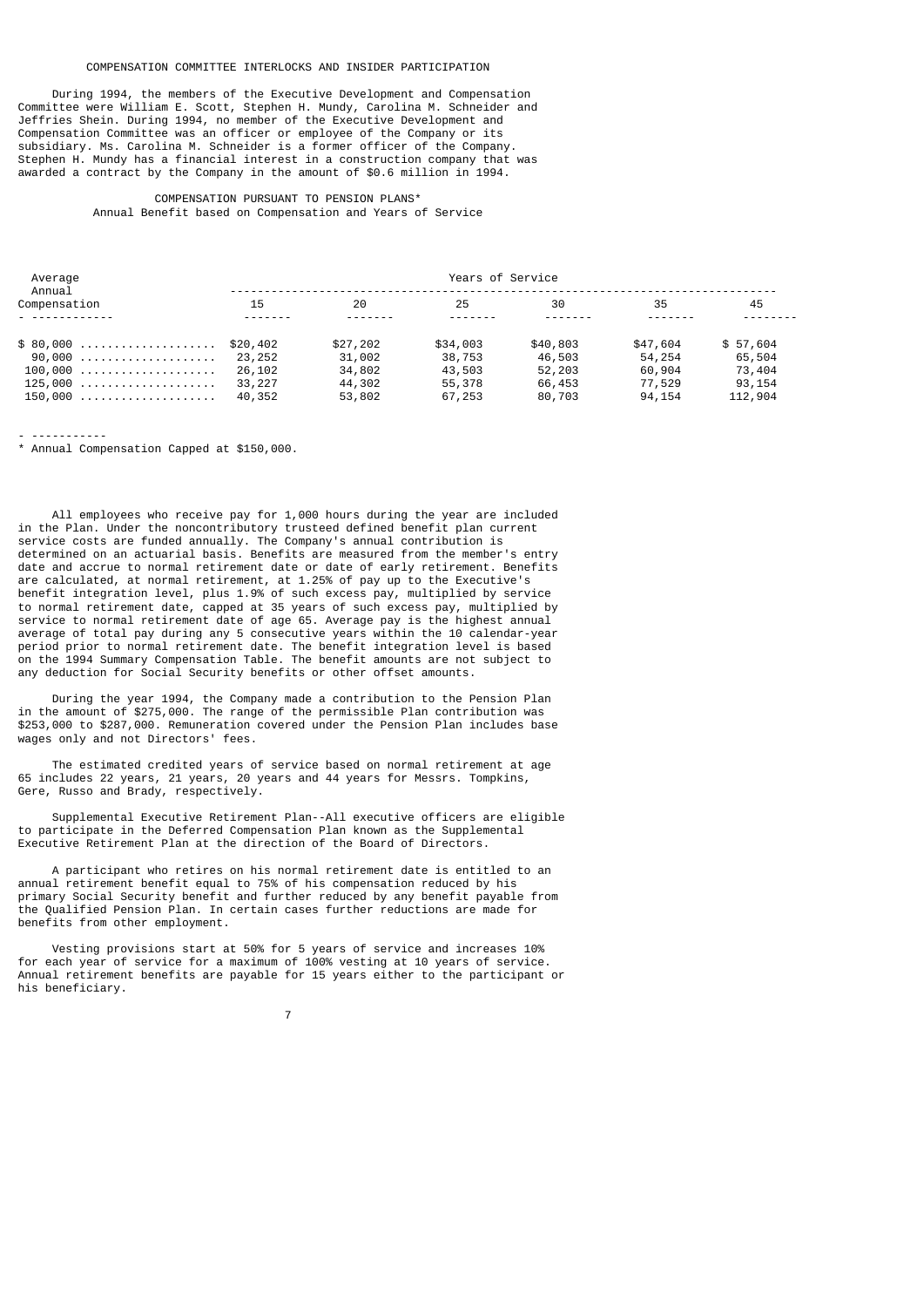Retirement benefits may be in the form of single life annuity, joint and 50% survivors annuity, joint and 100% survivors annuity, single life annuity with a 10-year certain period and single life annuity with a 15-year certain period paid on an actuarial equivalent basis.

 The Company is not obligated to set aside or earmark any monies or other assets specifically for the purpose of funding the Plan. The benefits are in the form of an unfunded obligation of the Company. The Company has elected to purchase Corporate-owned life insurance as a means of satisfying its obligation under this Plan. The Company reserves the right to terminate any plan of life insurance at any time; however, a participant is entitled to any benefits he would have been entitled to under the Plan provisions. For the year 1994 the Company paid life insurance premiums totaling \$98,796, for Messrs. Tompkins, Gere, Russo and Brady, which provides a preretirement net death benefit of 1 1/2 times base salary at date of death.

 Savings and Investment Plan--The Company matches 100% of that portion of the contribution which does not exceed 1% of basic pay plus an additional 50% of that portion from 2% to 6% of basic pay. Distributions under the Plan are made upon normal retirement, total and permanent disability or death and are subject to certain vesting provisions as to Company contributions.

#### REPORT OF THE EXECUTIVE DEVELOPMENT AND COMPENSATION COMMITTEE

 The compensation program for executive officers of the Company is administered by the Executive Development and Compensation Committee of the Board of Directors. The 1994 Committee was composed of four independent directors: Carolina M. Schneider, William E. Scott, Stephen H. Mundy and Jeffries Shein. The Committee is responsible for setting and administering the policies which govern annual compensation and Restricted Stock awards. Policies and plans developed by the Committee are approved by the full Board of Directors.

 The Committee's compensation policies and plans applicable to the executive officers seek to enhance the profitability of the Company and shareholder value, as well as control costs and maintain reasonable rates for the customers. The Committee's practices reflect policies that compensation should (1) attract and retain well-qualified executives, (2) support short- and long-term goals and objectives of the Company, (3) reward individuals for outstanding contributions to the Company's success, (4) be meaningfully related to the value created for shareholders, and (5) relate to maintenance of good customer relations and reasonable rates.

 The Committee meets with Mr. Tompkins to evaluate the performance of the other executive officers and meets in the absence of Mr. Tompkins to evaluate his performance. The Committee reports on all executive evaluations to the full Board of Directors.

 Base salary levels are reviewed annually using compensation data produced by an outside compensation expert for similar positions and comparable companies. Base salaries for satisfactory performance are targeted at the median of the competitive market. Individual performance of the executive is determined and taken into account when setting salaries against the competitive market data. The Committee reviews, as well, the individual's efforts on cost control and his or her contributions to the results of the year. The Committee also reviews the Company's financial results compared with prior years and compared with other companies. It compares salaries with both water and general industry salaries.

 The factors and criteria upon which Mr. Tompkins' compensation was based generally include those discussed with respect to all the executive officers. Specifically, however, his salary is based on his overall performance and that of the Company. His salary was set at a rate which was approximately the median of the utility market and below that of the general industry. In addition, in evaluating the performance of the CEO, the Committee has taken particular note of management's success with respect to the growth of the Company.

e a construction de la construction de la construction de la construction de la construction de la constructio<br>En 1980, en 1980, en 1980, en 1980, en 1980, en 1980, en 1980, en 1980, en 1980, en 1980, en 1980, en 1980, en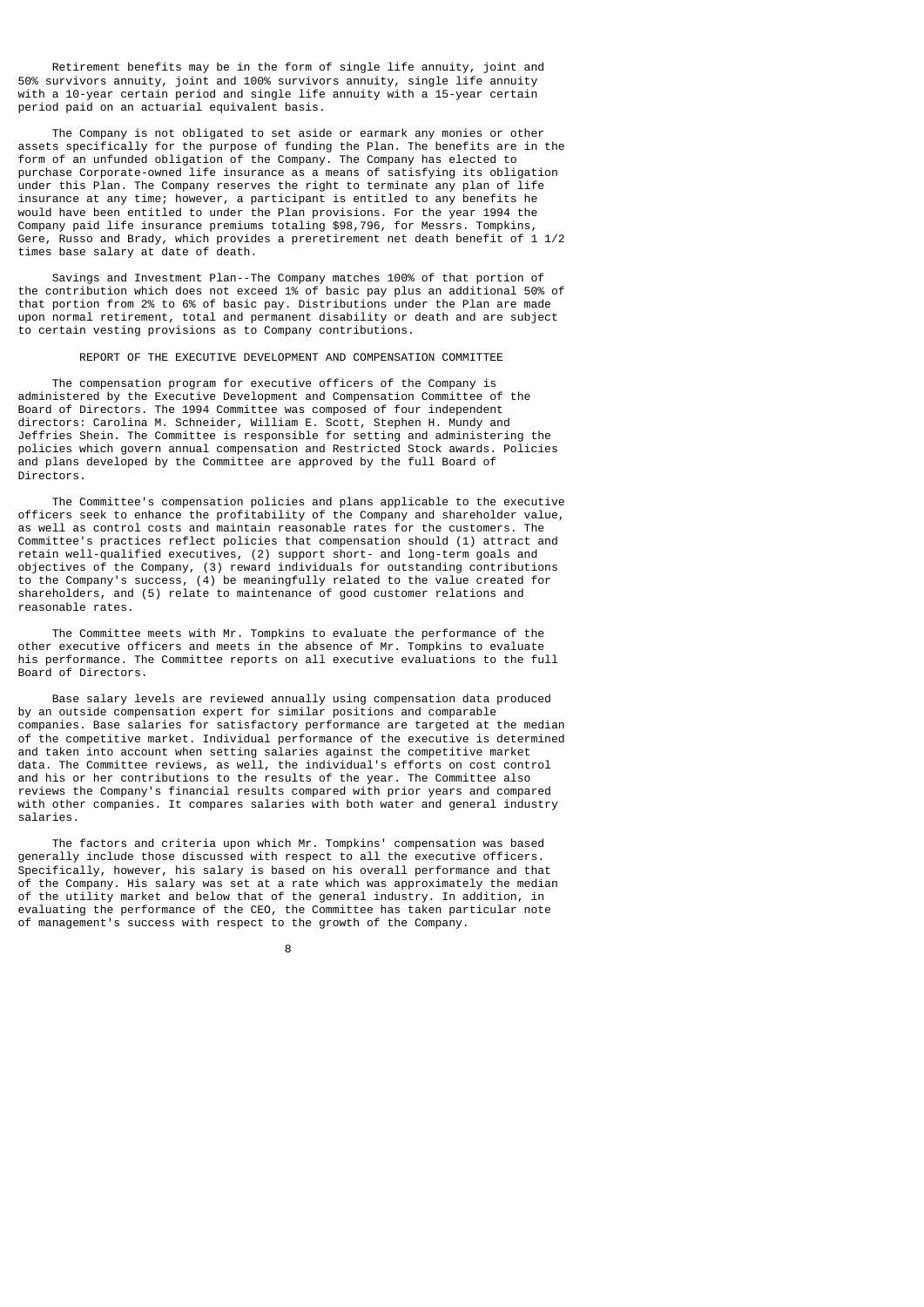The Company maintains a restricted stock plan for the purpose of attracting and retaining certain key executives of the Company who have contributed, or are likely to contribute, significantly to the long-term performance and growth of the Company. This plan is designed to enhance financial performance, customer service and corporate efficiency through a performance-based stock award. Annual stock awards are based upon several factors including the participant's ability to contribute to the overall success of the Company.

 The level of awards and the value of the performance are reviewed annually by the Committee. The Committee submits reports on all executive evaluations and restricted stock awards to the full Board of Directors for approval.

1995 Executive Development and Compensation Committee

 William E. Scott, Chairman Stephen H. Mundy Jeffries Shein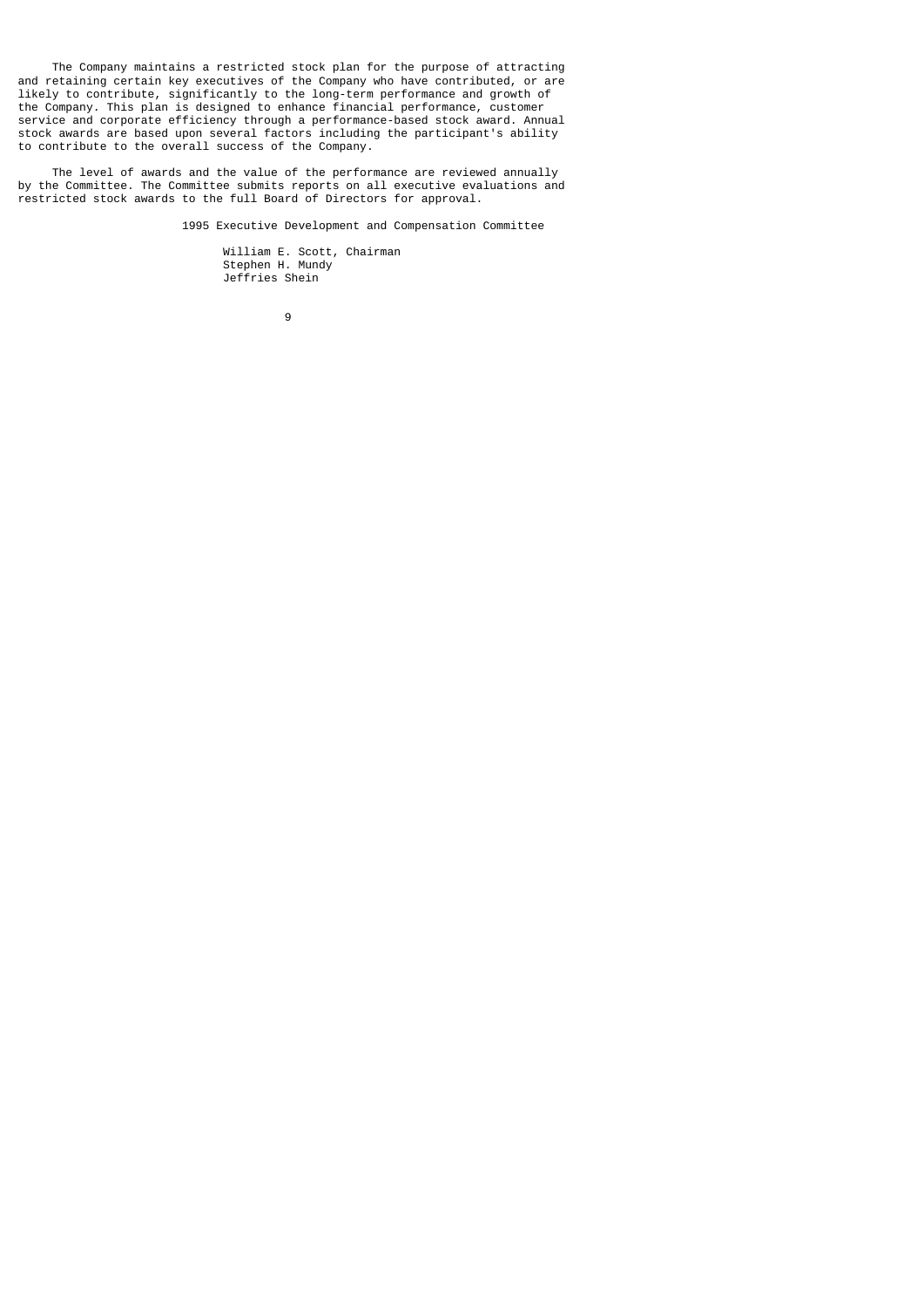# PERFORMANCE GRAPH

 Set forth below is a line graph comparing the yearly change in the cumulative total return (which includes reinvestment of dividends) on a \$100 investment for the Company's Common Stock, the NASDAQ and a peer group of investor-owned water utilities for the period of five years commencing December 31, 1989. The peer group includes Aquarion Company, California Water Service Company, Connecticut Water Service, Inc., Consumers Water Company, E'town Corporation, IWC Resources Corporation, Philadelphia Suburban Corporation, SJW Corporation, Southern California Water Company, United Water Resources and the Company.

# --GRAPHICAL REPRESENTATION OF DATA TABLE BELOW--

|            | 12/31/89 | 12/31/90 | 12/31/91 | 12/31/92 | 12/31/93 | 12/31/94 |
|------------|----------|----------|----------|----------|----------|----------|
|            | -------- | -------- |          |          |          |          |
| MSEX       | \$100    | \$96     | \$125    | \$164    | \$217    | \$176    |
| NASDAQ     | 100      | 85       | 136      | 159      | 181      | 177      |
| Peer Group | 100      | 93       | 121      | 136      | 155      | 144      |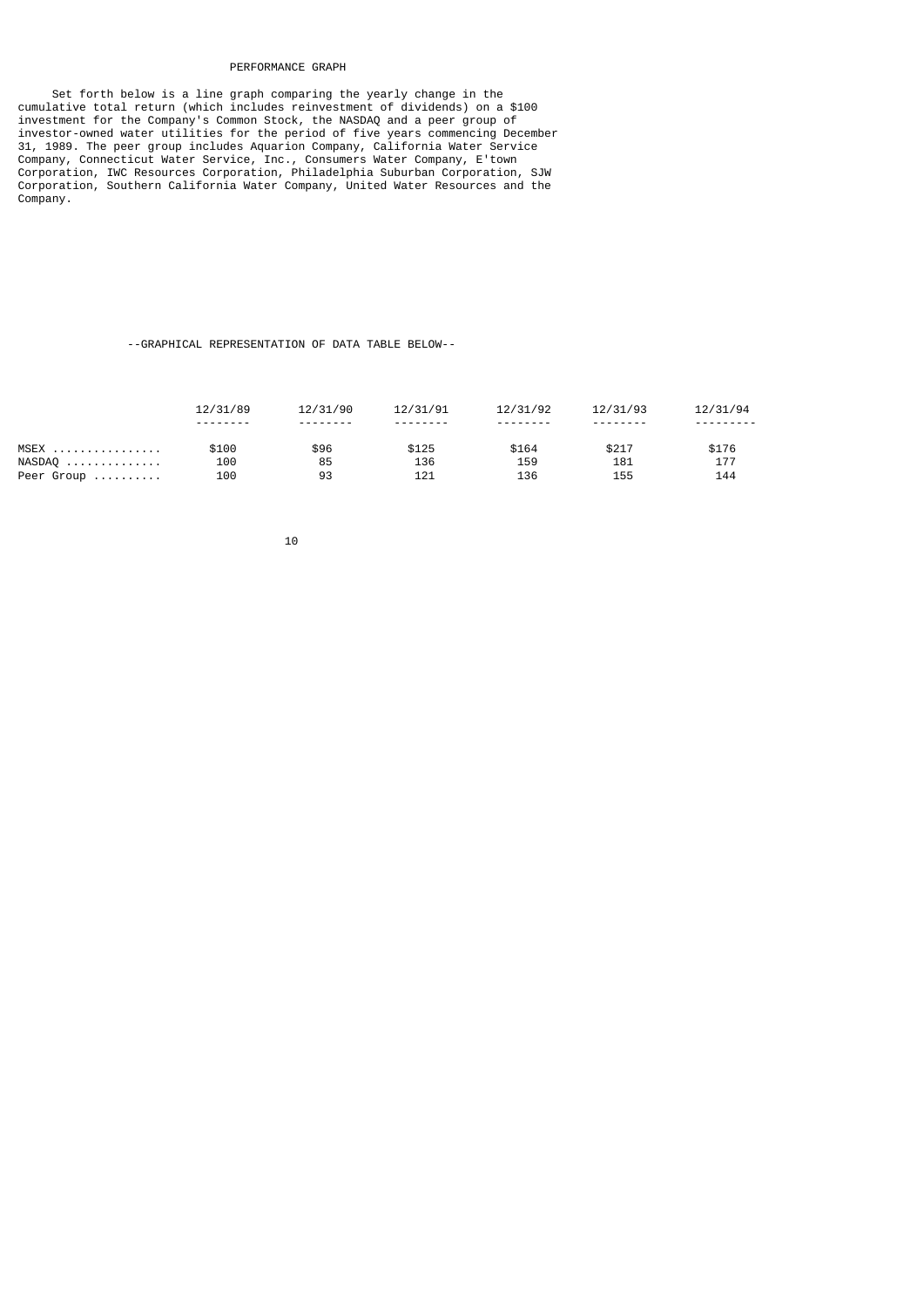# APPOINTMENT OF INDEPENDENT AUDITORS

 Upon the recommendation of the Audit Committee, the Board of Directors has appointed Deloitte & Touche LLP of Parsippany, New Jersey, as independent auditors to make the annual audit of the books of account and supporting records of the Company for 1995, subject to the approval of the stockholders entitled to vote for the election of Directors, by a majority of the votes cast on the question of such approval, provided a quorum is present, at the Annual Meeting of Stockholders.

 Representatives of Deloitte & Touche LLP will be present at the meeting, and will be afforded an opportunity to make a statement if they so desire and to respond to appropriate questions.

The Board of Directors unanimously recommends a vote FOR Proposal 2.

# STOCKHOLDER PROPOSALS

 Stockholders are entitled to submit proposals on matters appropriate for stockholder action consistent with regulations of the Securities and Exchange Commission. Should a stockholder intend to present a proposal at next year's annual meeting, it must be received by the Secretary of the Company at 1500 Ronson Road, P.O. Box 1500, Iselin, New Jersey 08830-0452, not later than December 21, 1995, in order to be included in the Company's proxy statement and form of proxy relating to that meeting.

#### OTHER MATTERS

 The Management of the Company does not intend to bring any other matters before the meeting and has no reason to believe any will be presented to the meeting. If, however, other matters properly do come before the meeting, it is the intention of the persons named in the accompanying proxy to vote in accordance with their judgment in such matters.

# MINUTES OF LAST PREVIOUS MEETING OF STOCKHOLDERS

 The minutes of the last previous meeting of Stockholders will be submitted at the meeting for the correction of any errors or omissions but not for the approval of the matters referred to therein.

By Order of the Board of Directors,

 MARION F. REYNOLDS Secretary

Iselin, New Jersey April 19, 1995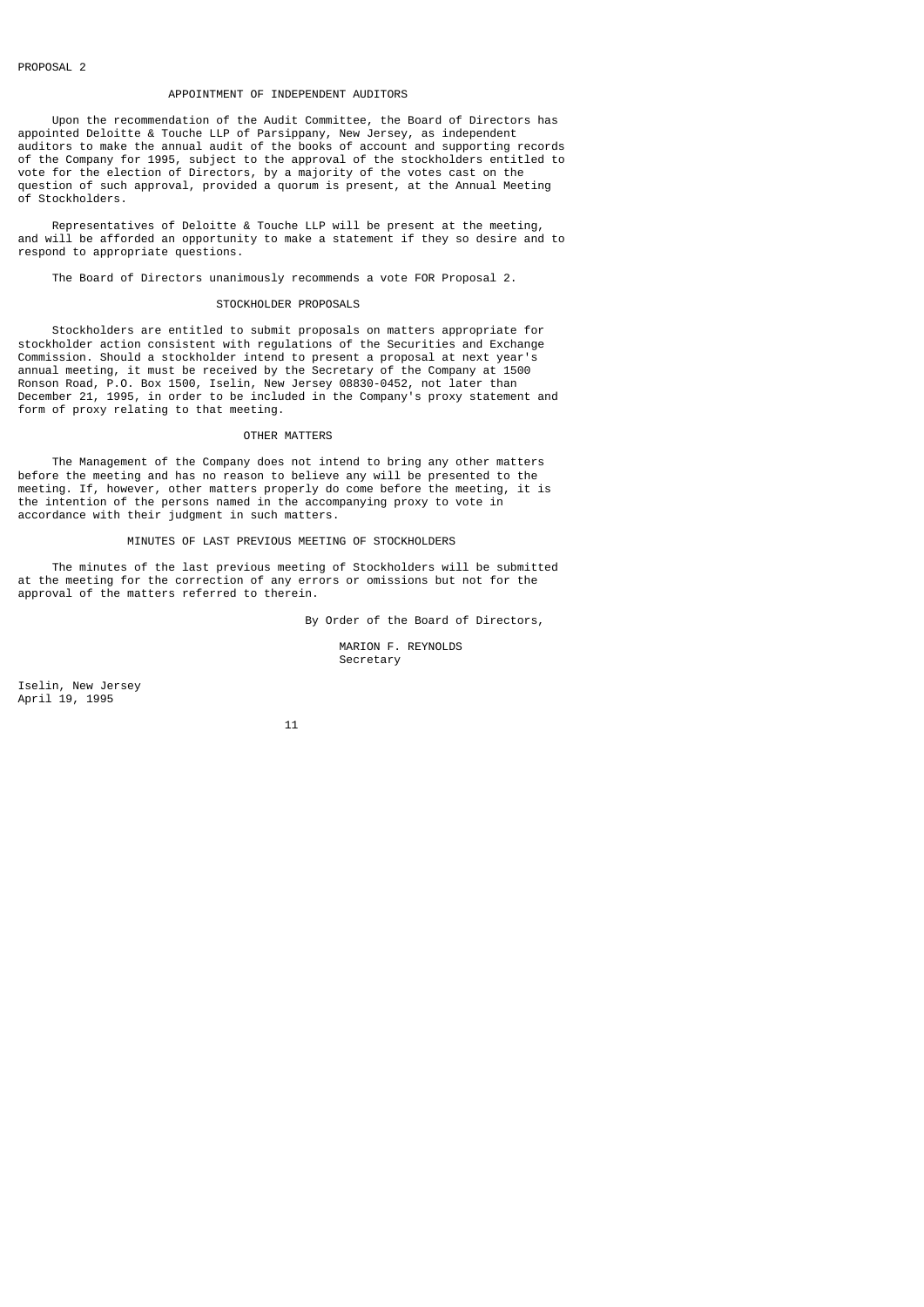[MAP]

# DIRECTIONS TO MIDDLESEX WATER COMPANY

From Garden State Parkway (North or South): Take Exit 131A to second traffic light. Turn right onto Middlesex -- Essex Turnpike and proceed (about 1/2 mile) to first traffic light (Gill Lane). Turn right and go (about 1 mile) under railroad underpass and make right onto Ronson Road. Proceed past three large mirror-sided office buildings on the right. Make right into Middlesex Water Company at sign.

From New Jersey Turnpike (North or South): Take Exit 11 onto Garden State Parkway North and follow above directions.

From US Route No. 1 (North or South): Proceed to the Woodbridge Center area and follow signs to Gill Lane. When on Gill Lane, make left turn onto Ronson Road. Proceed past three large mirror-sided office buildings on the right. Make right into Middlesex Water Company at sign.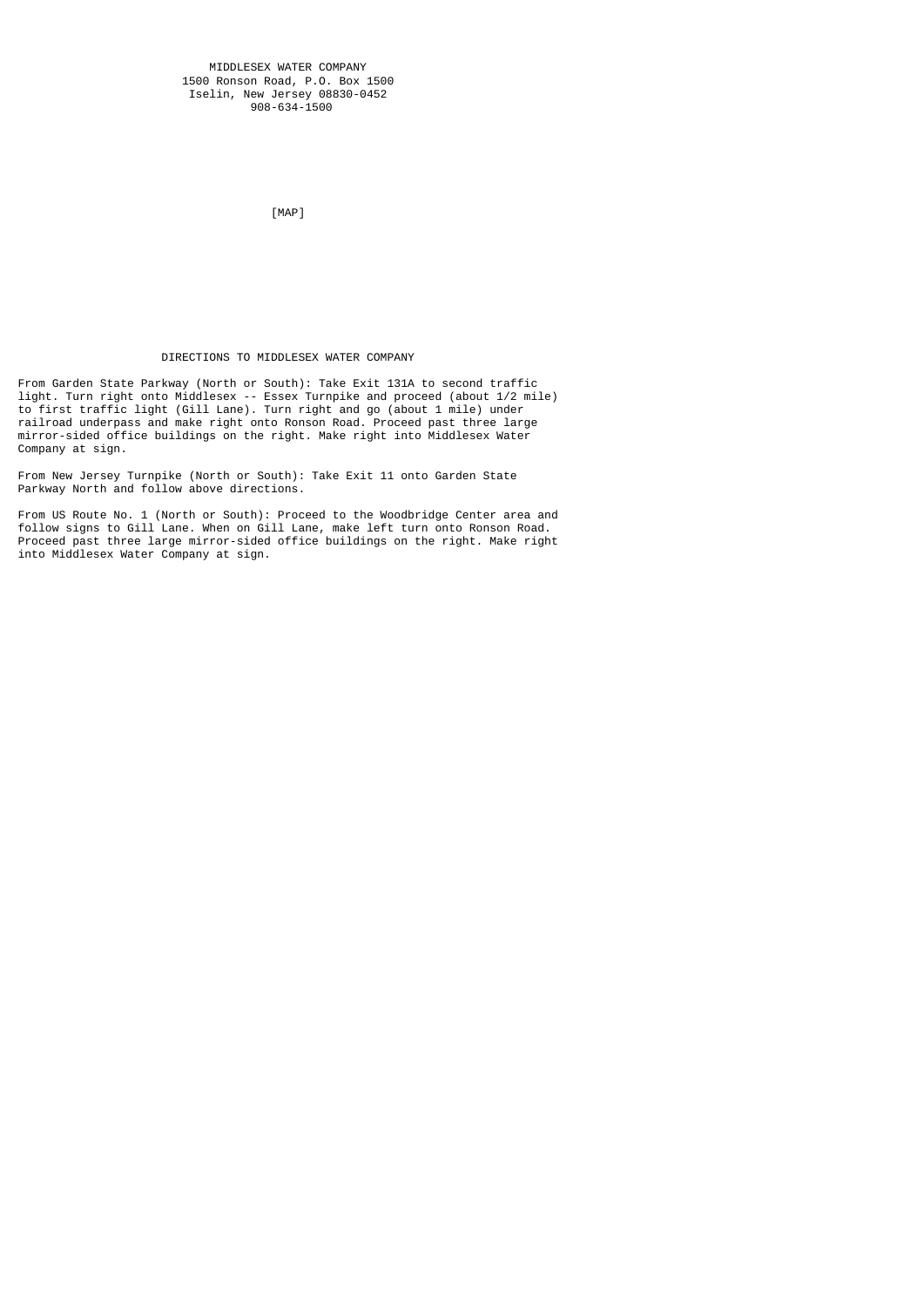### APPENDIX (Pursuant to Rule 304 of Regulation S-T)

 1. Page 10 contains a description in tabular form of a graph entitled "Performance Graph" which represents the comparison of the cumulative total stockholder return on the Company's Common Stock against the cumulative total return of the NASDAQ Index and the Peer Group Index for the period of five years commencing December 31, 1989 and ending December 31, 1994, which graph is contained in the paper format of this Proxy Statement being sent to Stockholders.